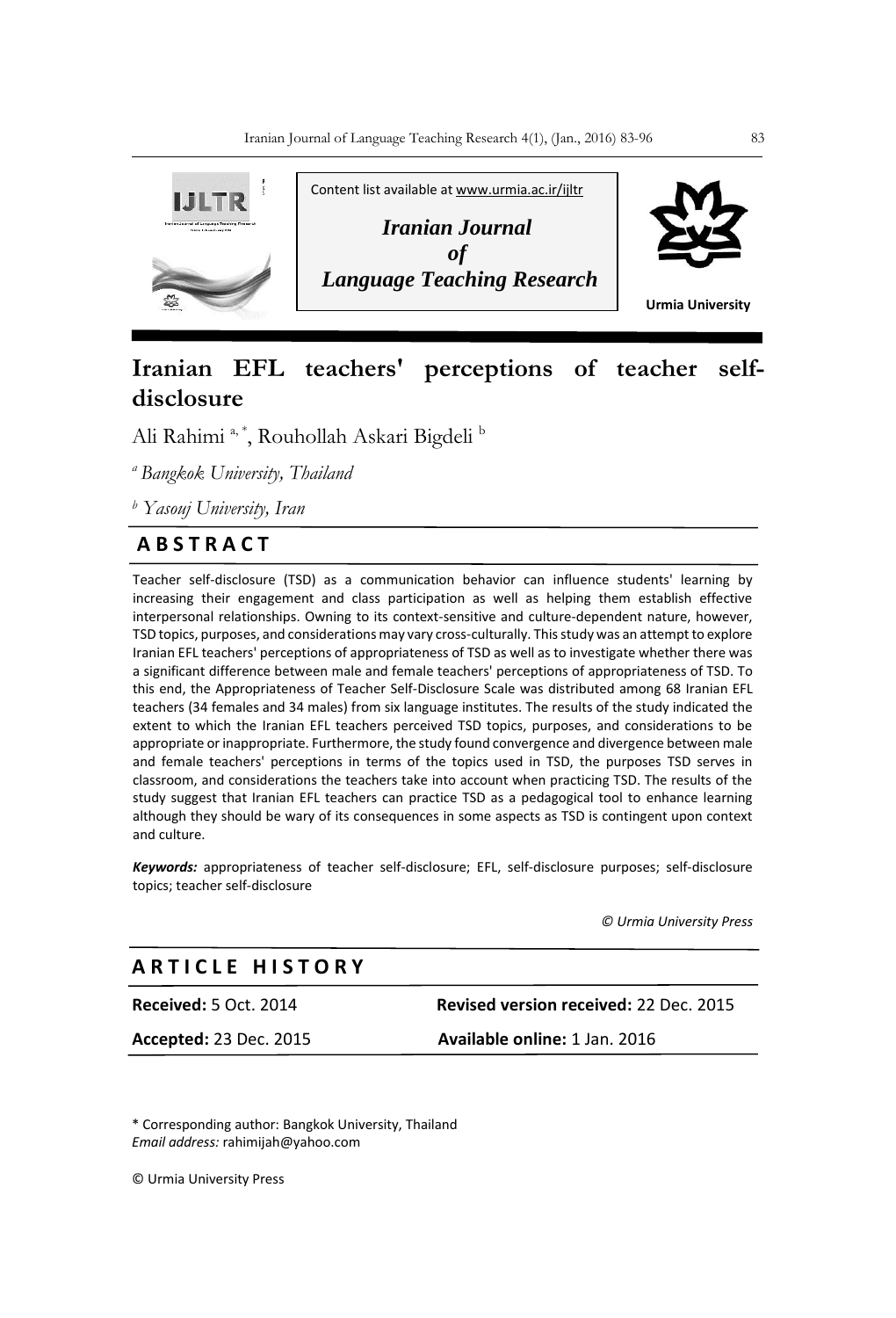## **Introduction**

The act of teaching is a form of communication (Wubbels & Brekelmans, 2005). The way teachers communicate with students, how they monitor such communication, to what extent such communication can influence students' motivation and learning outcomes, and what perceptions teachers and students hold have been areas addressed so far by the researchers (e.g., Andersen, Norton, & Nussbaum, 1981; Hosek, 2011; Mazer, 2013; She & Fisher, 2002). According to Anderson et al. (1981, p. 390), "perceptions of teacher communication behaviors make a difference in student perceptions of effective teaching". In their meta-analysis of the findings of 81 studies on the relationship between teachers' verbal or nonverbal immediacy and students' learning outcomes, Witt, Wheeless and Allen (2004) argued that teachers' verbal immediacy was found to correlate with students' perceived learning and affective learning. In addition to having a considerable impact on cognitive aspects of learning, teacher communication behaviors can enhance students' engagement or on the contrary bring about their alienation from the learning process. Poor teacher communication behaviors, as pointed out by Alexander (1997), bring about negative emotions on the part of the learners. In this regard, researchers (e.g., Chory, Horan, Carton & Houser, 2014) found that some of the students' feelings of injustice and negative emotional responses can be attributed to their teacher's less effective communication behavior. Mazer, McKenna-Buchanan, Quinlan and Titsworth (2014) maintained that when teachers lack immediacy and display poor communication competence, students have negative emotional reactions. Arguing along the same lines, Titsworth, Quinlan and Mazer (2010) found that teachers' effective communication behaviors are related to students' positive perceptions of the classroom environment. The authors concluded that the communication behaviors preferred on the part of the teachers have a close bearing on the students' higher or lower level of emotional engagement. Rahimi and Askari Bigdeli (2014a) held that the degree of feelings of closeness and support the learners receive from the learning environment help them to develop copying skills manifested as resilience in confrontation with unwelcoming stressful learning conditions.

Underscoring that teachers need training in specific communication skills, Gillies (2004) found that teachers with communication skills could engage in mediated-learning interactions, ask more questions, and make fewer disciplinary comments. Other researchers (e.g., Frymier & Houser, 2000; Gorham, 1988) found that using personal examples, using humor, and calling students by their first names are communication behaviors that help create a more immediate classroom environment.

In addition to talking to cover the course content, teachers sometimes share personal stories, beliefs, and experiences in interaction with their students (Nussbaum, Holladay, & Comadena, 1987). Such communication is called teacher self-disclosure. TSD as an effective communication behavior (Chesebro, 2002) takes place mainly in the classroom. Sorensen (1989, p. 260) defined teacher self-disclosure as "teacher statements in the classroom about the self that may or may not be related to the subject content, but reveal information about the teacher that students are unlikely to learn from other sources". Analyzing teacher self-disclosure of fifty-seven college teachers, Downs, Javidi and Nussbaum (1988) found that the teacher self-disclosure is relevant to course content and the teachers use it to clarify course material. In a recent study, Webb (2014) found that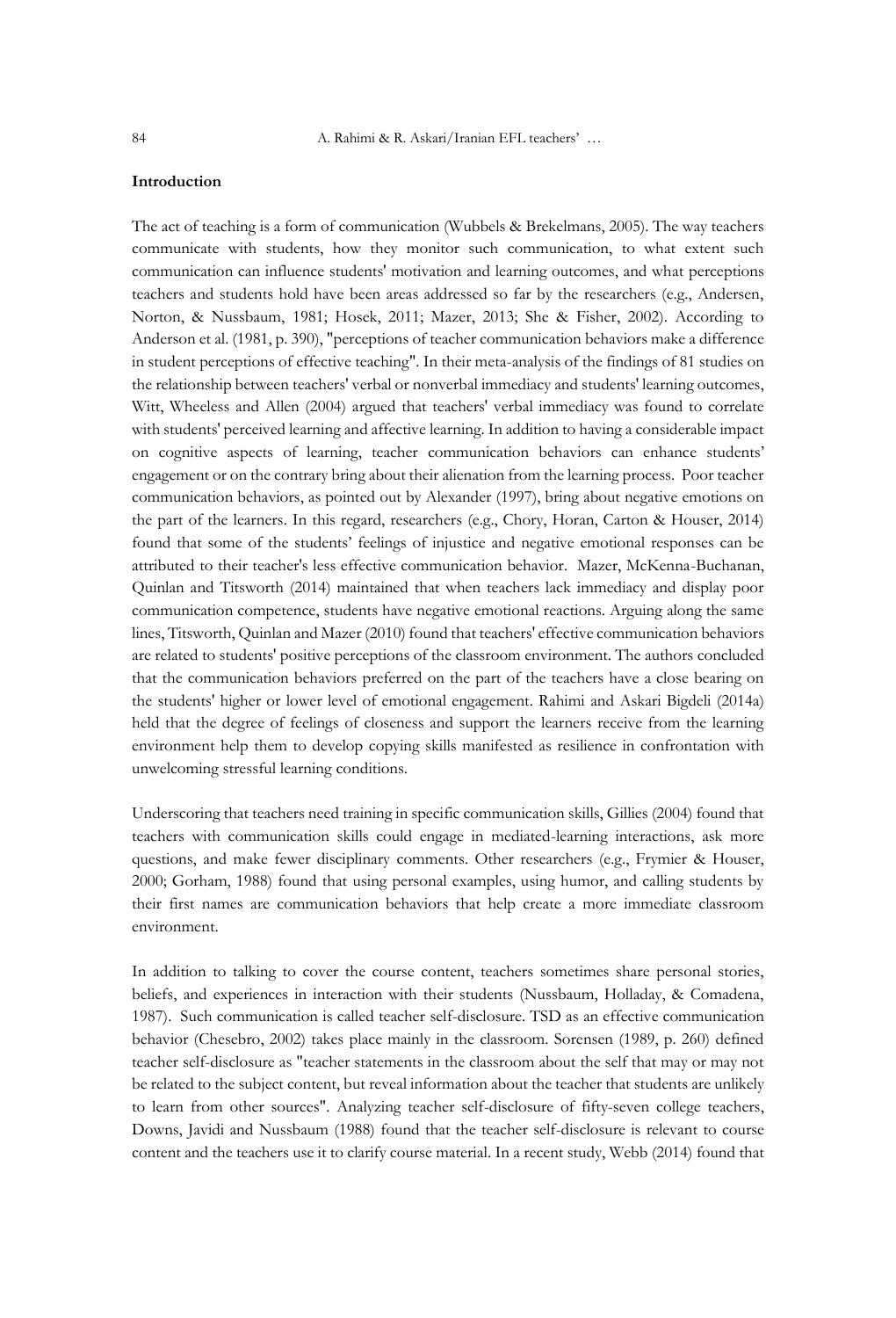TSD is used for such different purposes as establishing interpersonal relationships, increasing credibility, explaining course content, and keeping students' attention.

Researchers investigating the concept of TSD advocated the contributing role TSD can play within different aspects of teaching and learning. Goldstein and Benassi (1994) found that there is a positive relation between TSD and class participation. Zhang, Shi, Luo and Ma (2008) argued that TSD positively influences teacher-student relationship and classroom communication, and enables students to have more active classroom participation. Tobin (2010) stated that in order for teachers to employ affective teaching practices and maintain an effective teaching persona, they could make use of self-disclosure strategically when it is considered a better rhetorical choice. In the same vein, Sanders (2014) found that TSD is crucial in establishing functional student-teacher relationship and students perceive TSD to be an important communication strategy that can be brought into the learning experience.

The researchers maintained that technology due to its crucial role in communication and relationship building can considerably affect the process and our understanding of self-disclosure. Exploring TSD in technology-embedded learning environments, Mazer, Murphy and Simonds (2007, 2009) found teachers who use Facebook as a tool for TSD report higher levels of teacher competence, trustworthiness, and caring. They argued that students who have access to TSD on Facebook display higher levels of motivation. Researchers (e.g., DiVerniero & Hosek, 2011; Gibbs, Ellison, & Lai, 2011; Imlawi & Gregg, 2014) have argued that when teachers share private information related to the course and humorous posts in the social networks, students' engagement and teacher credibility significantly increase.

Other studies found that the use of TSD can be influenced by such factors as the field of study, and the range of different topics. Zhang et al. (2008) argued that teachers of science majors, in comparison with teachers of social science majors, report significantly higher degrees of acceptance of the impact of TSD on classroom participation. In another study, exploring teachers' attitudes toward the use of TSD, Zhang (2010) found that for three reasons the teachers refrain from disclosing in such topics as beliefs, and religious and political affiliation. The reasons are fear of (1) disagreeing with their students, (2) the possibility of students' having limited understanding or misunderstanding, and (3) the risk of inciting conflicts with parents and the school administration.

Taken together, reviewing the studies dealing with the concept of TSD can shed light on the fact that teacher self-disclosure as a multidimensional communication behavior is likely to increase learners' participation, boost effective learning, and improve social relationships. However, due to the fact that TSD is a cross-culturally dependent and sensitive concept, it should be used judiciously and reflectively with thoughtful restraint and genuine openness (Rasmussen & Mishna, 2008; Zhang, Shi, & Hao, 2009). The present study was motivated by the dearth of research on TSD in an Iranian context. The objective of the study was to investigate Iranian EFL teachers' perceptions of appropriateness of teacher self-disclosure. In fact, teachers' perceptions of appropriateness of three aspects of TSD including TSD topics, purposes, and considerations were explored. Also, an attempt was made to find out if there was a significant difference between male and female teachers'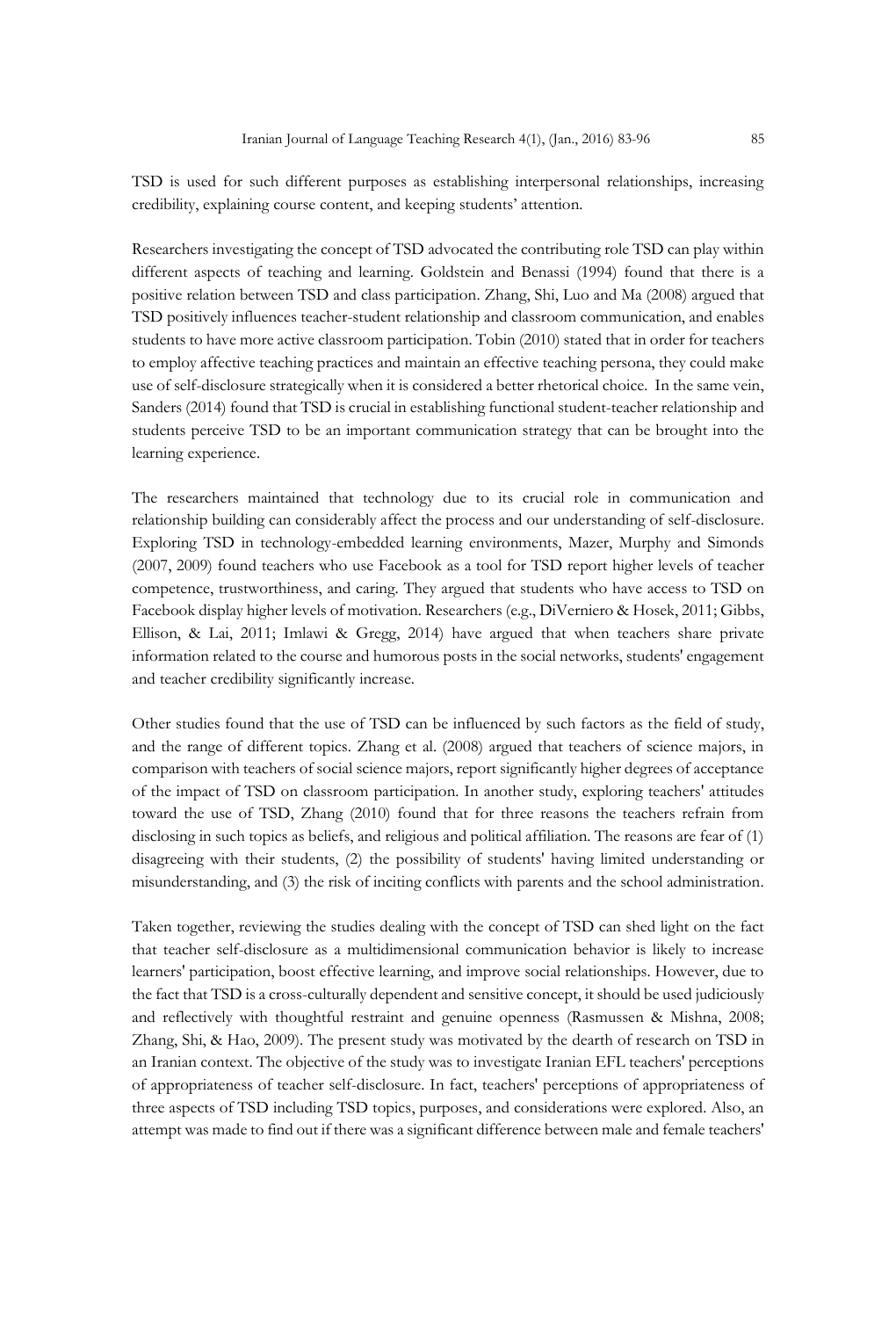perceptions of appropriateness of the above-mentioned aspects of TSD. In effect, the study addressed the following research questions:

- 1. What are Iranian EFL teachers' perceptions of appropriateness of teacher selfdisclosure?
- 2. Is there any significant difference between male and female teachers' perceptions of appropriateness of teacher self-disclosure?

#### **Method**

#### *Participants*

The study used convenience sampling to choose a total of 68 Iranian EFL teachers (34 females and 34 males) from six language institutes. At the time of the study, the participants, ranging in ages from 26 to 33, had more than 5 years of teaching single-sex English classes at private language institutes in Yasouj, Iran. Of the participants, 44 teachers had MA in TEFL and English translation and 16 teachers had BA in three majors of English, that is, TEFL, English literature, and English translation. The remaining 8 teachers were six PhD candidates and two PhD holders in TEFL. They were teaching English to students in different levels of proficiency ranging from preintermediate to advanced levels.

#### *Instrumentation*

The data were collected through the Appropriateness of Teacher Self-Disclosure Scale adopted from Zhang, Shi, Tonelson and Robinson (2009). The 20-item, 5-point Likert scale from 1 (very inappropriate) to 5 (very inappropriate) is comprised of three dimensions that cover the topics of teacher self-disclosure, purposes for which teacher self-disclosure is used and considerations taken into account by teachers when they use self-disclosure. To establish validity, all items included in the questionnaire were reviewed by three PhD holders in TEFL. After the approval of validity of the instrument, it was pilot tested with 79 English language teachers with characteristics fairly similar to those who participated in the main study. Upon running Cronbach's Alpha model, the adequate Alpha index of 0.78 was obtained for the questionnaire, indicating that the reliability of the questionnaire was acceptable. Further, the results of factor analysis yielded the same factorial structure and item loading for the questionnaire as reported in Zhang et al. (2009).

To gather biographical information of the participants, the researchers added a page to the questionnaire comprised of some questions about gender, teaching experience, and university degree.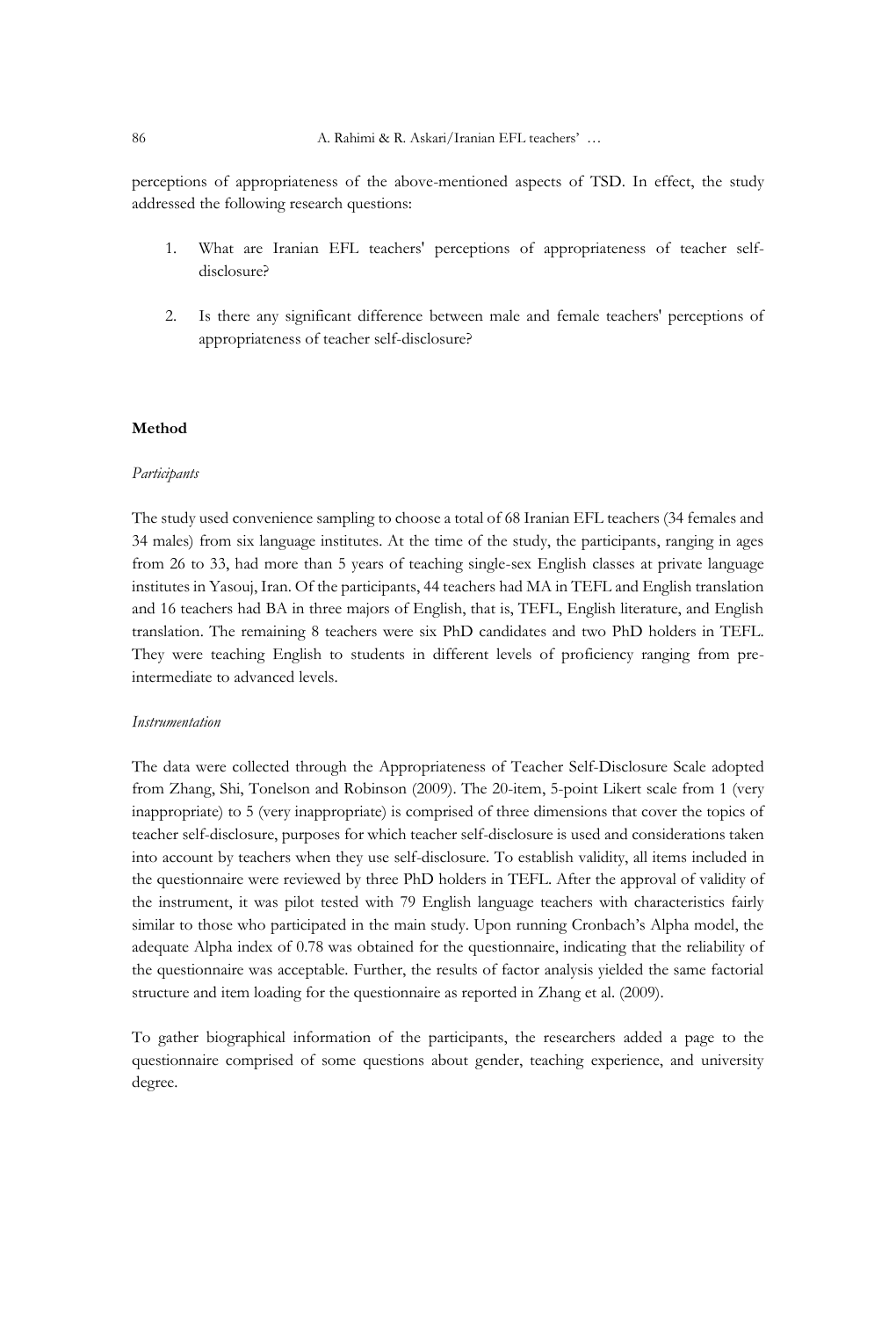#### *Data collection*

The questionnaire accompanied by instruction about the objective of the study as well as about how to respond to the items was distributed among the participants in six language institutes. To insure that the participants had enough time to fill out the questionnaire, the researchers asked the participants to return the questionnaire within four days.

### **Results**

### *Teachers' perceptions of appropriateness of TSD topics*

The results, as illustrated in Figure 1, indicated that the teachers viewed talking about their personal experiences/stories, giving information related to their family, relatives and friends, and sharing their personal opinions, interests or hobbies as appropriate TSD topics. In fact, 72% of the teachers perceived relating their personal experiences and stories to be appropriate TSD topics. Furthermore, sharing information related to their family, relatives and friends (63.2%), expressing personal opinions (85.7%), and talking about personal interests and hobbies (75.4%) were reported by the teachers as appropriate TSD topics.



*Figure 1.* Teachers' Perceptions of Appropriateness of TSD Topics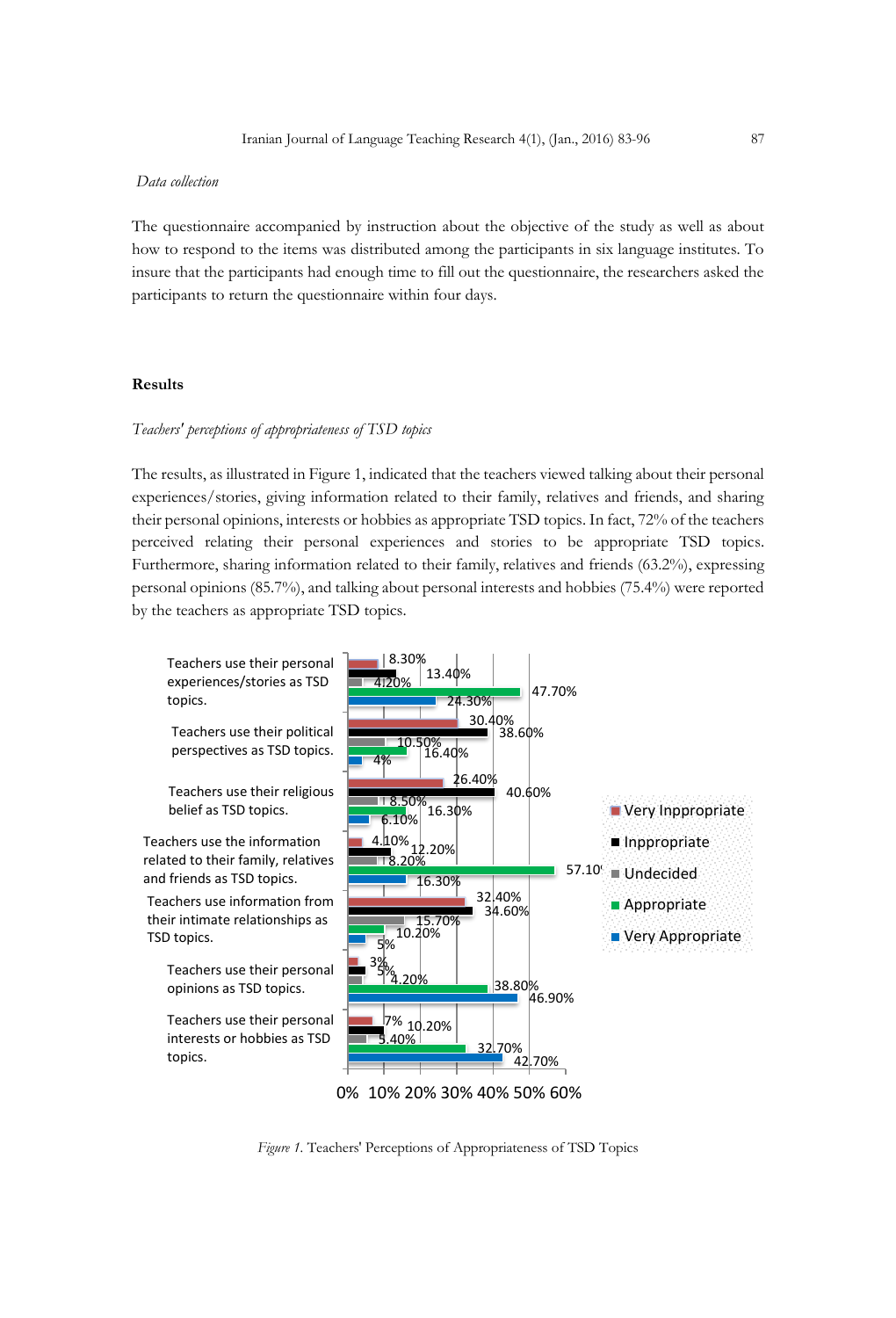However, topics including sharing political views (69%) and religious belief (67%) with students, and giving information from their intimate relationships (66%) were perceived to be inappropriate TSD topics.

## *Teachers' perceptions of appropriateness of TSD purposes*

The results presented in Figure 2 showed that the teachers agreed that such purposes as using TSD to entertain students (74.30%), to offer real-world examples (83.7%), to attract students' attention (79.6%), to set social role model (69.6%), to create a comfortable classroom environment (69.30%), to increase students' learning interests (85.5%), and to clarify teaching content (81.4%) were appropriate. However, while only 22.4% of the teachers used TSD to please themselves, more than half of them (56.7%) perceived this purpose to be inappropriate.



*Figure 2.* Teachers' Perceptions of Appropriateness of TSD Purposes

#### *Teachers' perceptions of appropriateness of TSD considerations*

The results in Figure 3 illustrated that the teachers took into account various considerations as they intended to use TSD. 87.9% of the teachers believed that students' cultural background needed to be taken into account. Students' feelings and emotions (82.7%) and their grades or levels (79.6%) were also reported as appropriate considerations. As for students' gender, 67.4% of the teachers perceived it as an appropriate consideration, while about 29% believed it was not appropriate to pay attention to students' gender.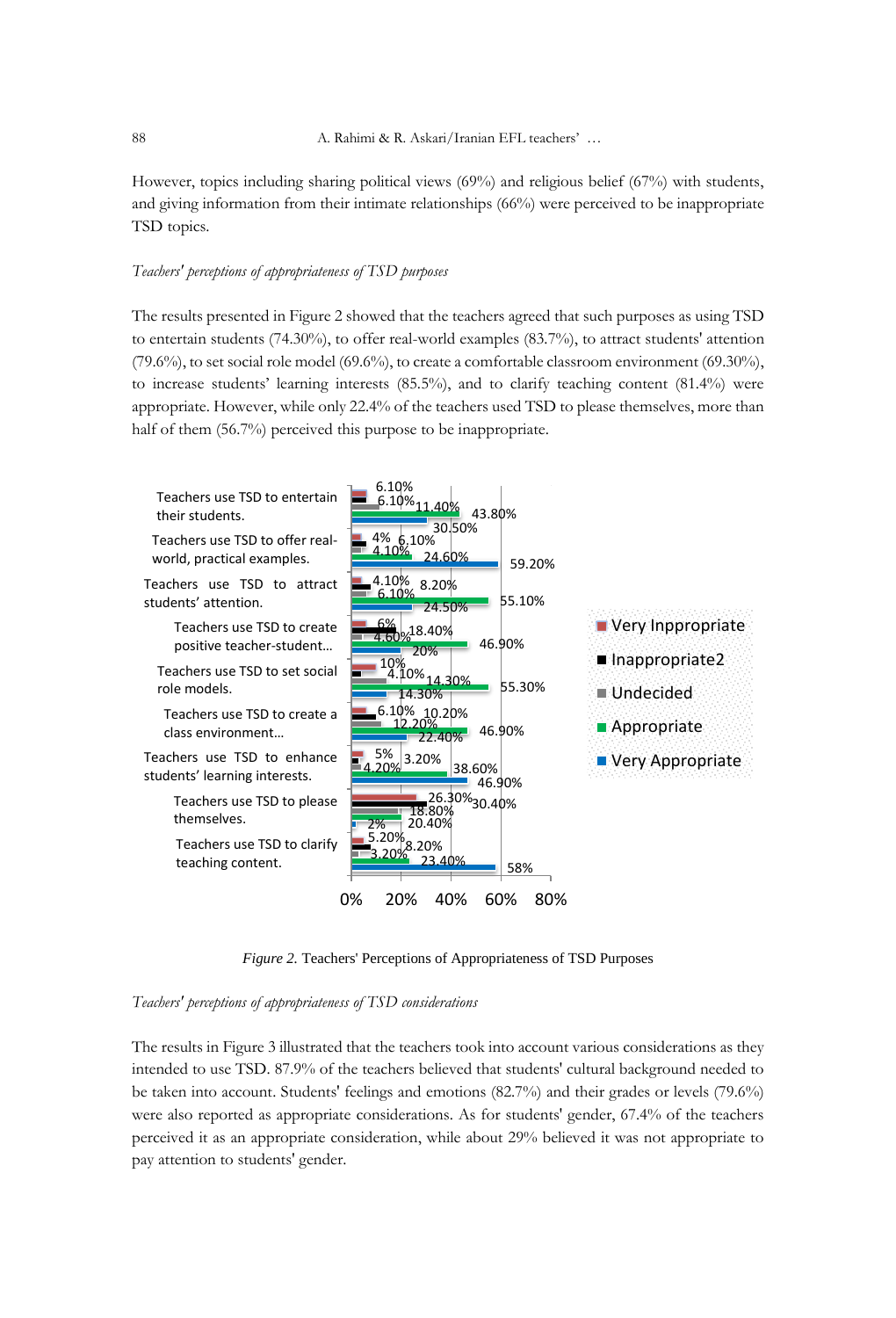

*Figure 3.* Teachers' Perceptions of Appropriateness of TSD Considerations

Overall, the teachers agreed on most of the topics, purposes and considerations to be appropriate aspects of TSD. Some topics, purposes, and considerations, however, were perceived to be inappropriate. Between 65% to 70% of the teachers did not agree with sharing political and religious views, and information related to their intimate relationships. Using TSD to please themselves (56.7%), and taking into account students' gender (29%) were reported as the inappropriate aspects of TSD.

#### *Difference between male and female teachers' perceptions*

The second research question was to find out if there was a significant difference between male and female teachers' perceptions of appropriateness of teacher self-disclosure. Table 1 shows descriptive statistics and the results of the Independent-Samples *t*-tests for the difference between perceptions of the male and female teachers with regard to appropriateness of TSD topics. As indicated, while the male and female teachers did not have significantly different perceptions of appropriateness of the items 1, 2, 3, 6, there was a statistically significant difference between their perceptions of appropriateness of items 4, 5, and 7. That is to say, the male teachers perceived these items to be more appropriate TSD topics.

Table 1

| Male and Female Teachers' Perceptions of Appropriateness of TSD Topics |  |  |  |  |
|------------------------------------------------------------------------|--|--|--|--|
|------------------------------------------------------------------------|--|--|--|--|

|                                                        | Male |      | Female |      |      |    |              |        |
|--------------------------------------------------------|------|------|--------|------|------|----|--------------|--------|
|                                                        | Std. | Mean | Std.   | Mean | f    | df | $^{\dagger}$ | Sig.   |
| 1. Teachers use their personal experiences/stories as  | 3.20 | 1.35 | 3.12   | 1.32 | .132 | 46 | .215         | .830   |
| TSD topics.                                            |      |      |        |      |      |    |              |        |
| 2. Teachers use their political perspectives as TSD    | 2.54 | 1.25 | 2.41   | .92  | 6.0  | 46 | .018         | .696   |
| topics.                                                |      |      |        |      |      |    |              |        |
| 3. Teachers use their religious belief as TSD topics.  | 2.54 | 1.21 | 2.62   | 1.17 | .006 | 46 | .242         | .810   |
| 4. Teachers use the information related to their       | 4.08 | .88  | 3.33   | 1.04 | 2.79 | 46 | 2.68         | $.01*$ |
| family, relatives and friends as TSD topics.           |      |      |        |      |      |    |              |        |
| 5. Teachers use information from their intimate        | 2.66 | .63  | 2.00   | 1.10 | 7.37 | 46 | .009         | $.01*$ |
| relationships as TSD topics.                           |      |      |        |      |      |    |              |        |
| 6. Teachers use their personal opinions as TSD         | 4.33 | .70  | 4.37   | 1.10 | .023 | 46 | .204         | .839   |
| topics.                                                |      |      |        |      |      |    |              |        |
| 7. Teachers use their personal interests or hobbies as | 4.33 | .76  | 3.54   | 1.06 | 3.89 | 46 | 2.96         | $.05*$ |
| TSD topics.                                            |      |      |        |      |      |    |              |        |
| $*_{p<.05}$                                            |      |      |        |      |      |    |              |        |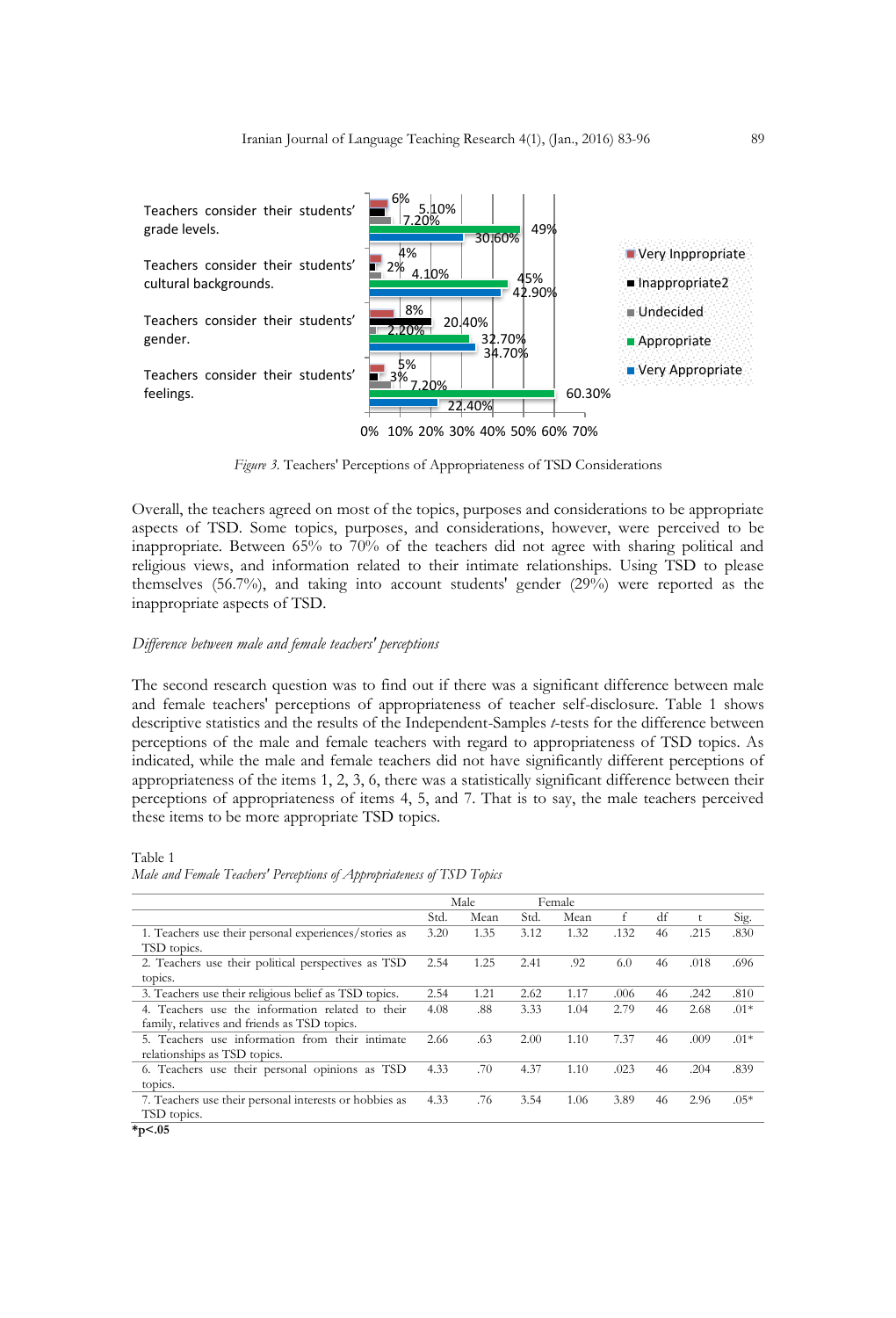In other words, as compared to the female teachers, the male teachers disclosed more information related to their family, relatives and friends (t  $(46) = 2.68$ ,  $p = .01$ ), revealed more information from their intimate relationships (t  $(46) = .009$ ,  $p = .01$ ), and used more personal interests or hobbies as TSD topics (t (46) = 2.96,  $p = .05$ ).

As for the male and female teachers' perceptions of appropriateness of TSD purposes, the results of the Independent-Samples *t*-tests, as illustrated in Table 2, indicated that only for the item 7 did the male and female teachers have statistically significant different perceptions (t  $(46) = 6.28$ , p = .000).

*Male and Female Teachers' Perceptions of Appropriateness of TSD Purposes*

Table 2

| ×<br>$\lambda$                                      |      |      |        |      |       |    |      |         |
|-----------------------------------------------------|------|------|--------|------|-------|----|------|---------|
|                                                     | Male |      | Female |      |       |    |      |         |
|                                                     | Mean | Std. | Mean   | Std. | f     | df | t    | Sig.    |
| 1. Teachers use TSD to entertain their students.    | 3.54 | 1.17 | 3.95   | 1.04 | .243  | 46 | 1.29 | .201    |
| 2. Teachers use TSD to offer real-world, practical  | 4.41 | .82  | 4.45   | .88  | .001  | 46 | .168 | .867    |
| examples.                                           |      |      |        |      |       |    |      |         |
| 3. Teachers use TSD to attract students' attention. | 4.08 | .92  | 3.70   | 1.08 | .598  | 46 | 1.28 | .204    |
| 4. Teachers use TSD to create positive teacher-     | 3.33 | .76  | 3.33   | .86  | .590  | 46 | .000 | 1.00    |
| student relationships.                              |      |      |        |      |       |    |      |         |
| 5. Teachers use TSD to set social role models.      | 3.91 | .71  | 3.91   | .65  | .168  | 46 | .000 | 1.00    |
| 6. Teachers use TSD to create a class environment   | 3.66 | .81  | 3.75   | 1.39 | 5.75  | 46 | .253 | .801    |
| comfortable to students.                            |      |      |        |      |       |    |      |         |
| 7. Teachers use TSD to enhance students' learning   | 4.83 | .38  | 3.54   | .93  | 21.29 | 46 | 6.28 | $.000*$ |
| interests.                                          |      |      |        |      |       |    |      |         |
| 8. Teachers use TSD to please themselves.           | 2.54 | .97  | 2.87   | 1.11 | .262  | 46 | 1.10 | .277    |
| 9. Teachers use TSD to clarify teaching content.    | 3.70 | 1.60 | 4.08   | 1.13 | 8.09  | 46 | .935 | .355    |

 $*_{p}<.005$ 

To put it another way, using TSD for the purpose of enhancing students' learning interests was perceived more appropriately on the part of the male teachers than the female teachers. However, for the items 1, 2, 3, 4, 5, 6, 8, 9, male and female teachers held approximately the convergent perceptions.

Table 3 shows the results for the male and female teachers' perceptions of appropriateness of considerations that need to be taken into account by the teachers when they use TSD. For items 1 and 4, the male and female teachers' perceptions did not differ significantly. This means that both groups of the teachers agreed on considering students' grade levels and feelings when they employed TSD.

#### Table 3 *Male and Female Teachers' Perceptions of Appropriateness of TSD*

|                                                               | Male |      | Female |      |      |    |      |         |
|---------------------------------------------------------------|------|------|--------|------|------|----|------|---------|
|                                                               | Mean | Std. | Mean   | Std. | f    | df |      | Sig.    |
| 1. Teachers consider their students' grade<br>levels.         | 4.16 | .816 | 3.95   | .858 | .278 | 46 | .861 | .394    |
| 2. Teachers consider their students' cultural<br>backgrounds. | 4.58 | .503 | 4.12   | .740 | .050 | 46 | 2.50 | $.016*$ |
| 3. Teachers consider their students' gender.                  | 3.50 | 1.09 | 4.16   | 1.10 | .519 | 46 | 2.10 | $.041*$ |
| 4. Teachers consider their students' feelings.                | 4.20 | .508 | 4.00   | .659 | .030 | 46 | 1 22 | .227    |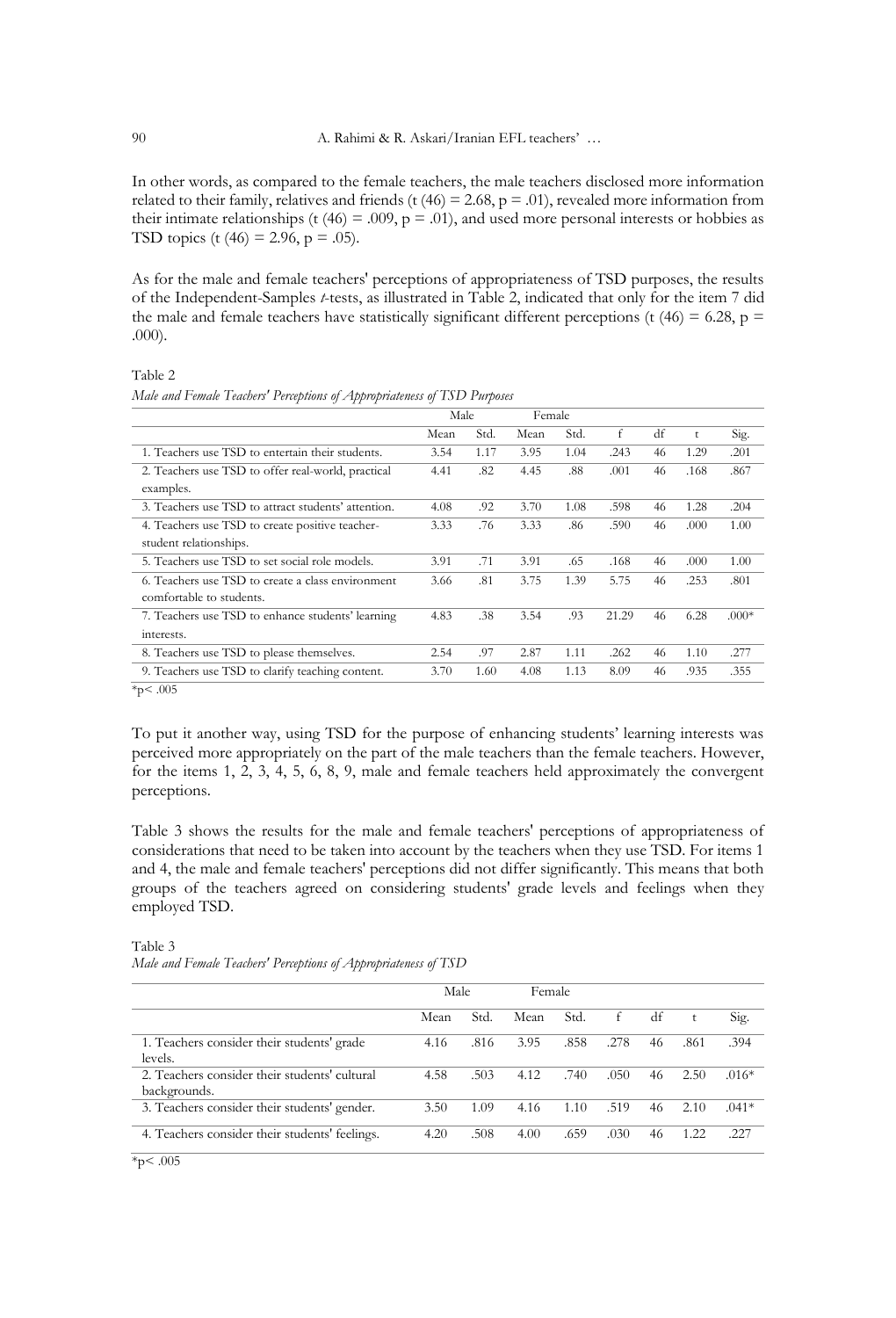However, considering students' cultural backgrounds (item 2) and students' gender (item 3) was perceived significantly different by the male and female teachers. That is to say, the male teachers considered their students' cultural background more than the female teachers did (t  $(46) = 2.50$ , p = .016) when they used TSD. By contrast, the female teachers took their students' gender into account more than the male teachers did (t  $(46) = 2.10$ , p = .041) when they employed TSD.

Taking together, the study found convergence and divergence between the male and female teachers' perceptions in terms of the topics used in TSD, the purposes TSD serves in classroom, and considerations the teachers take into account when practicing TSD.

#### **Discussion**

Central to the professional lives of teachers is to ensure the best teaching and learning environment for learners (Swan, 2013). Such an environment can result in teaching effectiveness, which according to Rahimi and Karkami (2015) is a source of motivation for learning English. Effective classroom communication which reflects to what extent teaching and learning environment is successful can increase learners' interests and accordingly engage them both cognitively and emotionally in the course content. There is a consensus that leaners' engagement can be triggered and fostered by effective communication behaviors that teachers display in the classroom. TSD as a communication behavior was found to be an effective instructional tool teachers could use to increase students' engagement and participation (Cayanus, 2004). The present study aimed to explore Iranian EFL teachers' perceptions of appropriateness of TSD as well as to find out if there was a significant difference between the male and female teachers' perceptions. The study found that the teachers, when deploying TSD, chose different topics ranging from talking about their personal experiences/stories and personal interests or hobbies to sharing their personal opinions and information related to their family, relatives and friends. In contrast, the teachers refrained from presenting their political perspectives, sharing their religious beliefs, and giving information from their intimate relationships. The results suggest that the teachers' self-disclosure behaviors did not occur in a haphazard way, but rather the teachers were selective in adopting and showing a particular TSD behavior. It is speculated that Iranian EFL teachers teaching at language institutes display self-protective self-disclosure behaviors by not revealing their political perspectives and religious beliefs, and not talking about their intimate relationships. One possible reason can be ascribed to the market-driven managerial discourses advocated and disseminated in language institutes in Iran. In this regard, Rahimi and Askari Bigdeli (2014b) found that student retention was one of the crucial issues for language institutes in Iran and accordingly teaching methodologies, teachers' role identities, and their communication behaviors were driven or dictated by the advantage of the institutes rather than by teachers' own wishes. This means that teachers teaching in language institutes are working within a structured framework supported by managerial discourse. Under such conditions in which teachers' work is managed and regulated, it is logical to assume that Iranian EFL teachers eschew talking about issues that damage their relationship with students, parents and the institute. The results are in line with those of Zhang et al. (2009) who found that teachers avoid self-disclosure in cases where they think that disclosure can bring about problematic situations, or credibility damage. In this regard, the findings of the present study, in particular, are in accord with those of Zhang (2010) who found that the teachers refrained from disclosing in such topics as religious beliefs and political perspectives. In addition, the study makes a case for supporting McBride and Wahl (2005) who argued that teachers would not reveal private information that could possibly be used against them, despite the fact that it helped students increase their learning. One possible reason can be ascribed to the environment of teaching and learning in Iranian educational settings where it is uncommon to bring up political issues and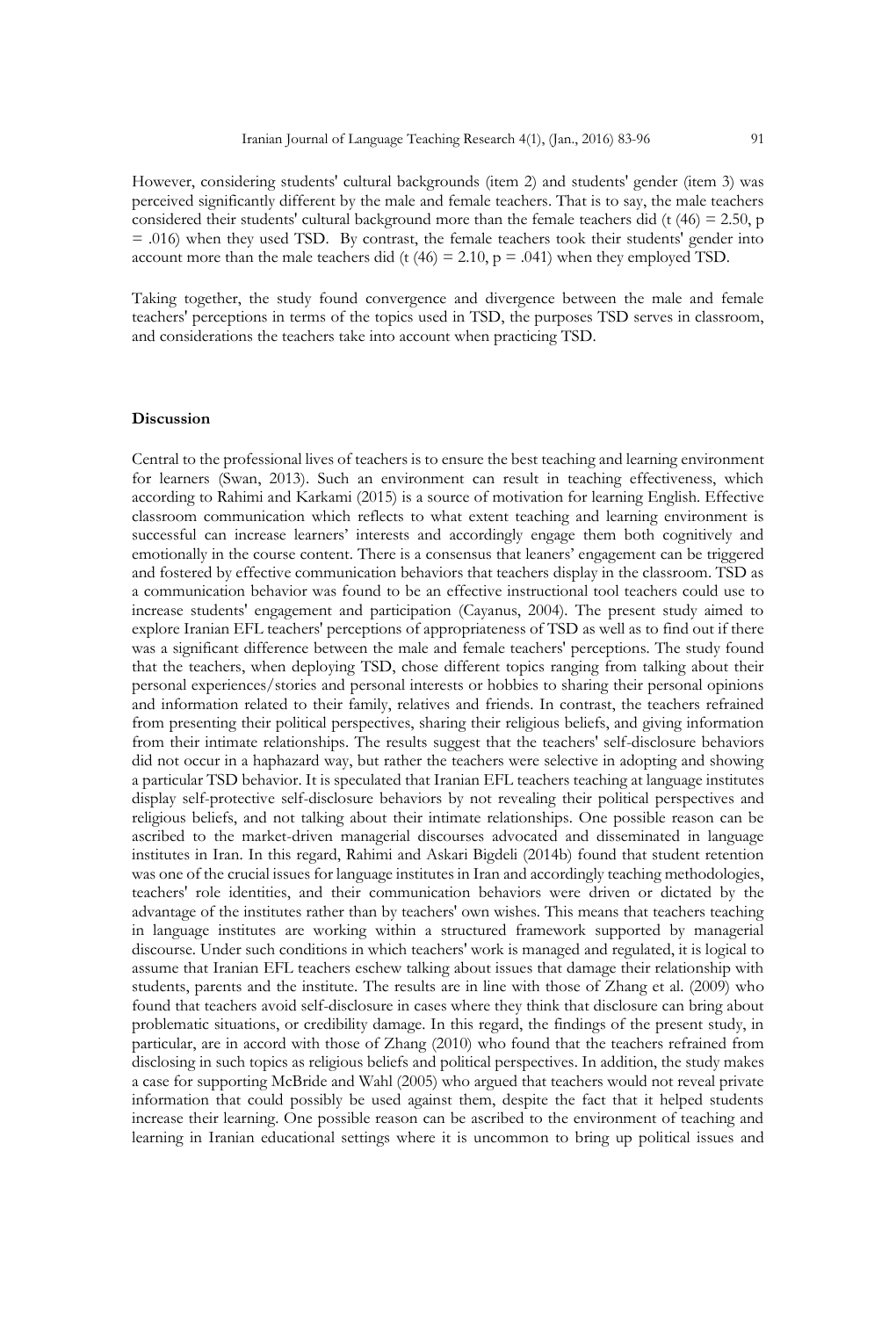challenge the perpetuated status quo that can possibly lead to students entering into dialogues to question unequal power relationship (Rahimi & Askari Bigdeli, 2015).

The study also found that the teachers agreed on the idea that TSD be used more as an instructional tool than as a way to please themselves. In this case, the results of the study supported the findings of the other researchers (Downs, Javidi & Nussbaum, 1988; Sanders, 2014; Webb, 2014) who explored different purposes TSD served in the classroom. Despite the fact that TSD can contain various topics and also serve different purposes in the classroom, there exist a number of considerations teachers need to take into account if TSD is intended to have an effective impact on students' learning. In the present study, the teachers believed that, for the successful and effective practice of TSD, such considerations as students' feelings, their level and grade, and their gender need to be taken into account. This shows teachers are mindful in displaying particular selfdisclosure behaviours (McBride & Wahl, 2005) and, as argued by Petronio (2002), they weigh pros and cons of revealing their private information, and consequently this cautious manner continues to be a key factor in teacher self-disclosure.

The second research question dealt with the difference between the male and female teachers' perceptions of appropriateness of TSD. Overall, mixed results were obtained in the present study. While there were some aspects of TSD (Tables 1, 2, and 3) upon which the male and female teachers did not have significantly different perceptions, both groups' perceptions differed for some other aspects of TSD. In this regard, the findings of the study are in conflict with those of the researchers (Consedine, Sabag-Cohen, & Krivoshekova, 2007; Dindia & Allen, 1992; Sprecher & Hendrick, 2004) who found that females are willing to disclose more information than males. However, the results make a case for supporting Petronio (2002) who argued that decision as to whether and when to employ TSD are driven by a host of such factors as culture, motivation, individual differences, situations, and gender. In the present study, the female teachers manifested less noticeable tendency to share their innermost compassion and ideas. They turned out to be more reserved and taciturn as compared with the male teachers who were more loquacious. This is reflective of a gender- specific difference of propensity to stay within the limits and circle of one's world of past experiences which may be emblematic of failure, frustration and weakness. In other words, silence or reluctance to express the affective and cognitive features alongside possible outlandish or disappointing memories could be justifiable in certain circumstances like educational atmospheres in Iran. The preponderance of male teachers' disclosure and rarity of female teachers' talks could also be attributable to some psychological traits which are entirely irrelevant to the local context- merely female genetic characteristics. What's more, the norms and values of religious affiliation and some kind of angelic celestial morality required of female teachers can be, to a great extent, guaranteed through adoption of an air of silent dignity and glory. Male teachers, however, are not under such a massive pressure of justification of an acceptable morally recognized picture in their immediate education setting. This can also be indicative of a society ridden by patriarchal rules and regulations, which divests female teachers of their own individuality and prompts them to clam up. Therefore, female teachers withhold personal information and viewpoints as a psychological move to ward off the potential pitfalls and their insecurities. The gender specific appeal to silence thus seems to be an indecent repercussion of asymmetry of male and female access to power and discourse of influence.

#### **Conclusion**

The present study shed light on the fact that the concept of TSD is context-sensitive. The findings of the study suggested that the Iranian EFL teachers embark selectively on self-disclosure behaviors. The findings indicated the topics the teachers considered appropriate for self-disclosure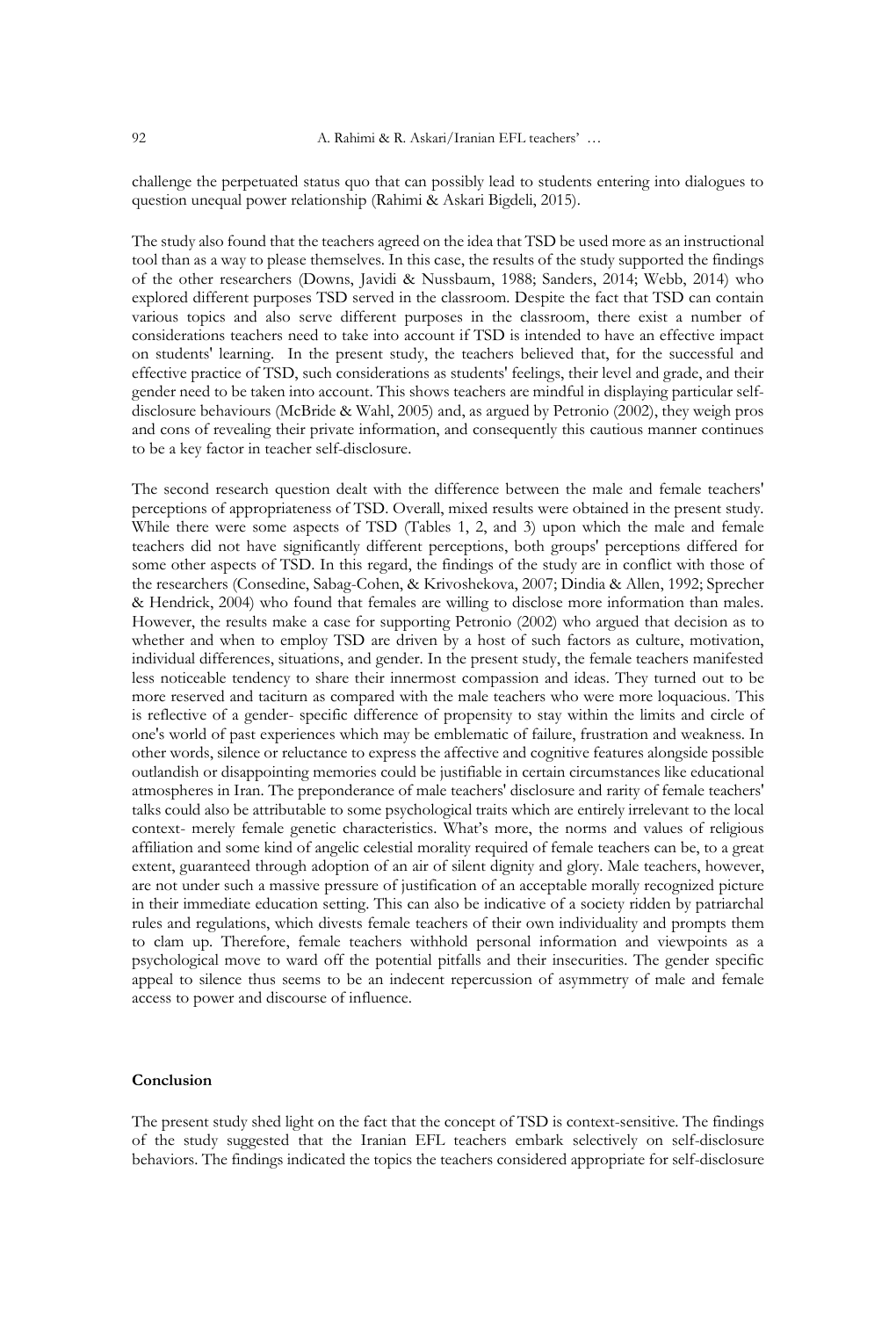include personal experiences/stories, giving information related to their family, relatives and friends, and sharing their personal opinions, interests or hobbies. On the other hand, the teachers eschewed showing behaviors (e.g. sharing their political and religious beliefs) that are thought to lead to conflict in the classroom or threaten their job. This shows that instructional purpose of TSD is important to the teachers. In addition, the study revealed that TSD served different purposes in classes: to entertain students, to offer real-world examples, to attract students' attention, to set social role model, to create a comfortable classroom environment, to increase students' learning interests, and to clarify teaching content. Although TSD served different purposes in classrooms, the teachers did not practice them haphazardly and without consideration; rather, students' feelings and emotions, their grades or levels as well as their gender gender were important factors that were taken into consideration by the teachers. The study also found that teachers' self-disclosure behaviors were partly related and partly unrelated to gender.

The important implication of this study is that Iranian EFL teachers should shift away from the perception that language teaching and learning should be heavily driven by cognitive perspectives toward the perception that language learning is more of a social process. Learning environment and atmosphere created through effective TSD can, to a great extent, influence the cognitive dimension of learning and further lead leaners to invest into language learning. As far as the findings of this study are concerned, TSD can be implemented by language teachers for different pedagogical purposes. However, although TSD has some pedagogical merits, it is an issue that needs to be treated and implemented meticulously. It should be noted that TSD is contingent upon culture and context. As a result, teachers should be mindful and take into consideration culture, feelings and emotions, grades or levels, and gender of learners when practicing TSD as a tool to boost learning.

This descriptive study tried to shed light on the status of TSD among the teachers teaching English at language institutes. Future studies can address the issue in the context of university to see to what extent TSD is practiced and implemented by professors. This line of investigation will be of significance since the teaching context and teacher-student relation are different in Universities and language institutes. The present study addressed TSD in single-sex classes while future studies may include mixed-sex classes to find out if there are differences in the way teachers use TSD.

#### **References**

- Alexander, R. J. (1997). *Policy and practice in primary education: Local initiative, national agenda*. New York: Routledge.
- Andersen, J. F., Norton, R. W., & Nussbaum, J. F. (1981). Three investigations exploring relationships between perceived teacher communication behaviors and student learning. *Communication Education*, *30*(4), 377-392.
- Cayanus, J. L. (2004). Effective instructional practice: Using teacher self-disclosure as an instructional tool. *Communication Teacher*, *18*(1), 6-9.
- Chesebro, J. L. (2002). The big picture: "Putting it all together" to communicate more effectively with students. In J. L. Chesebrod & J. C. McCroskey (Eds.), *Communication for teachers* (pp. 202-206). Boston: Allyn & Bacon.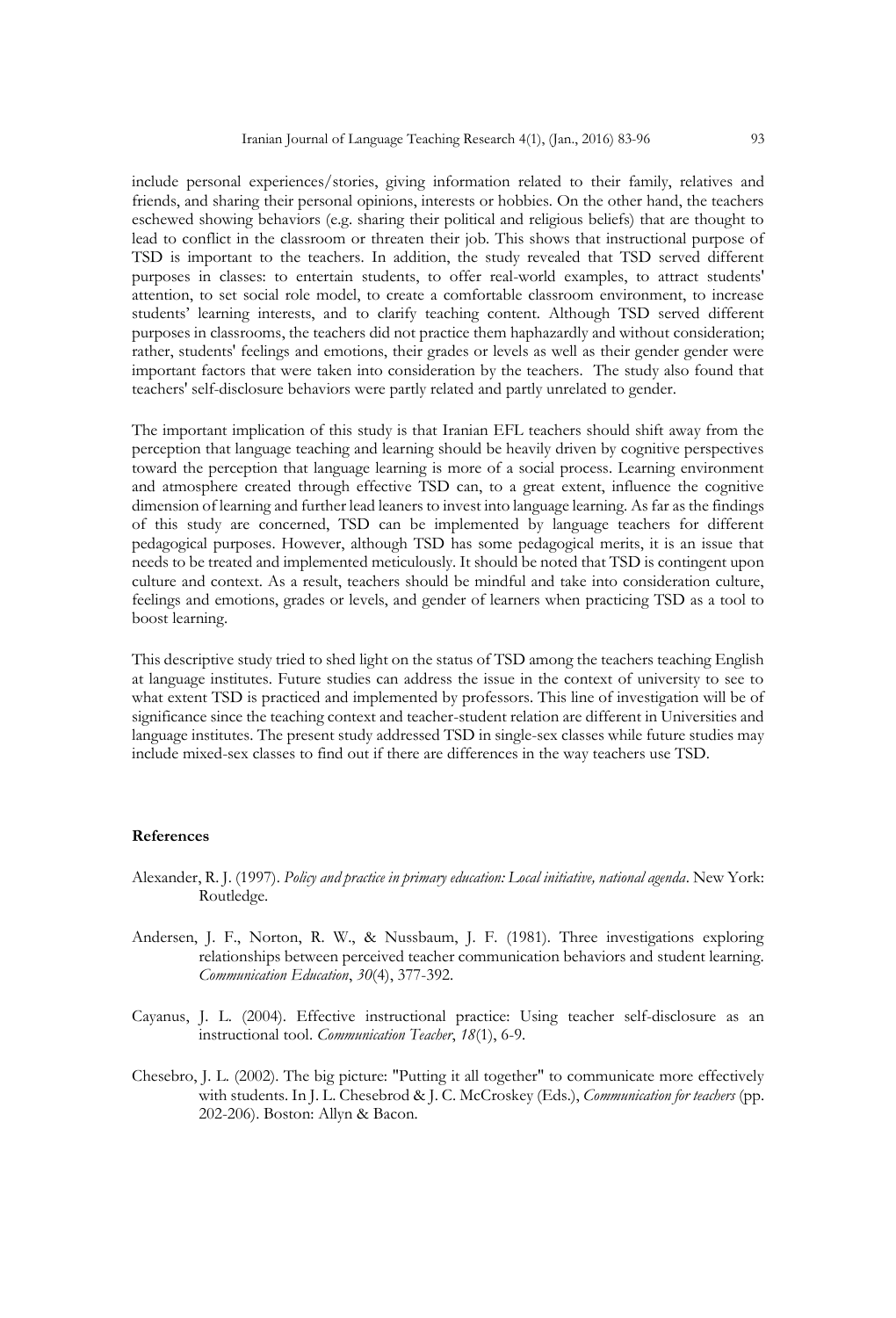- Chory, R. M., Horan, S. M., Carton, S. T., & Houser, M. L. (2014). Toward a further understanding of students' emotional responses to classroom injustice. *Communication Education*, *63*(1), 41-62.
- Consedine, N. S., Sabag-Cohen, S., & Krivoshekova, Y. S. (2007). Ethnic, gender, and socioeconomic differences in young adults' self-disclosure: Who discloses what and to whom?. *Cultural Diversity and Ethnic Minority Psychology*, *13*(3), 254.
- Dindia, K., & Allen, M. (1992). Sex differences in self-disclosure: A meta-analysis. *Psychological Bulletin*, *112*(1), 106-124.
- DiVerniero, R. A., & Hosek, A. M. (2011). Students' perceptions and communicative management of instructors' online self–disclosure. *Communication Quarterly*, *59*(4), 428-449.
- Downs, V. C., Javidi, M. M., & Nussbaum, J. F. (1988). An analysis of teachers' verbal communication within the college classroom: Use of humor, self‐disclosure, and narratives. *Communication Education*, *37*(2), 127-141.
- Frymier, A. B., & Houser, M. L. (2000). The teacher‐student relationship as an interpersonal relationship. *Communication Education*, *49*(3), 207-219.
- Gibbs, J., Ellison, N. B., & Lai, C. (2011). First comes love, then comes Google: An investigation of uncertainty reduction strategies and self-disclosure in online dating. *Communication Research*, *1*(38), 70-100.
- Gillies, R. M. (2004). The effects of communication training on teachers' and students' verbal behaviours during cooperative learning. *International Journal of Educational Research*, *41*(3), 257-279.
- Goldstein, G. S., & Benassi, V. A. (1994). The relation between teacher self-disclosure and student classroom participation. *Teaching of Psychology*, *21*(4), 212-217.
- Gorham, J. (1988). The relationship between verbal teacher immediacy behaviors and student learning. *Communication Education*, *37*(1), 40-53.
- Hosek, A. (2011). *Extending intergroup theorizing to the instructional context: Testing a model of teacher communication behaviors, credibility, group-based categorization, and instructional outcomes*. Retrieved from http://digitalcommons.unl.edu/cgi/viewcontent.cgi?article=1008&context=commstu ddiss
- Imlawi, J., & Gregg, D. (2014). Engagement in online social networks: The impact of self-disclosure and humor. *International Journal of Human-Computer Interaction*, *30*(2), 106-125.
- Mazer, J. P. (2013). Associations among teacher communication behaviors, student interest, and engagement: A validity test. *Communication Education*, *62*(1), 86-96.
- Mazer, J. P., McKenna-Buchanan, T. P., Quinlan, Margaret M., & Titsworth, S. (2014). The dark side of emotion in the classroom: Emotional processes as mediators of teacher communication behaviors and student negative emotions. *Communication Education*, *63*(3), 149-168.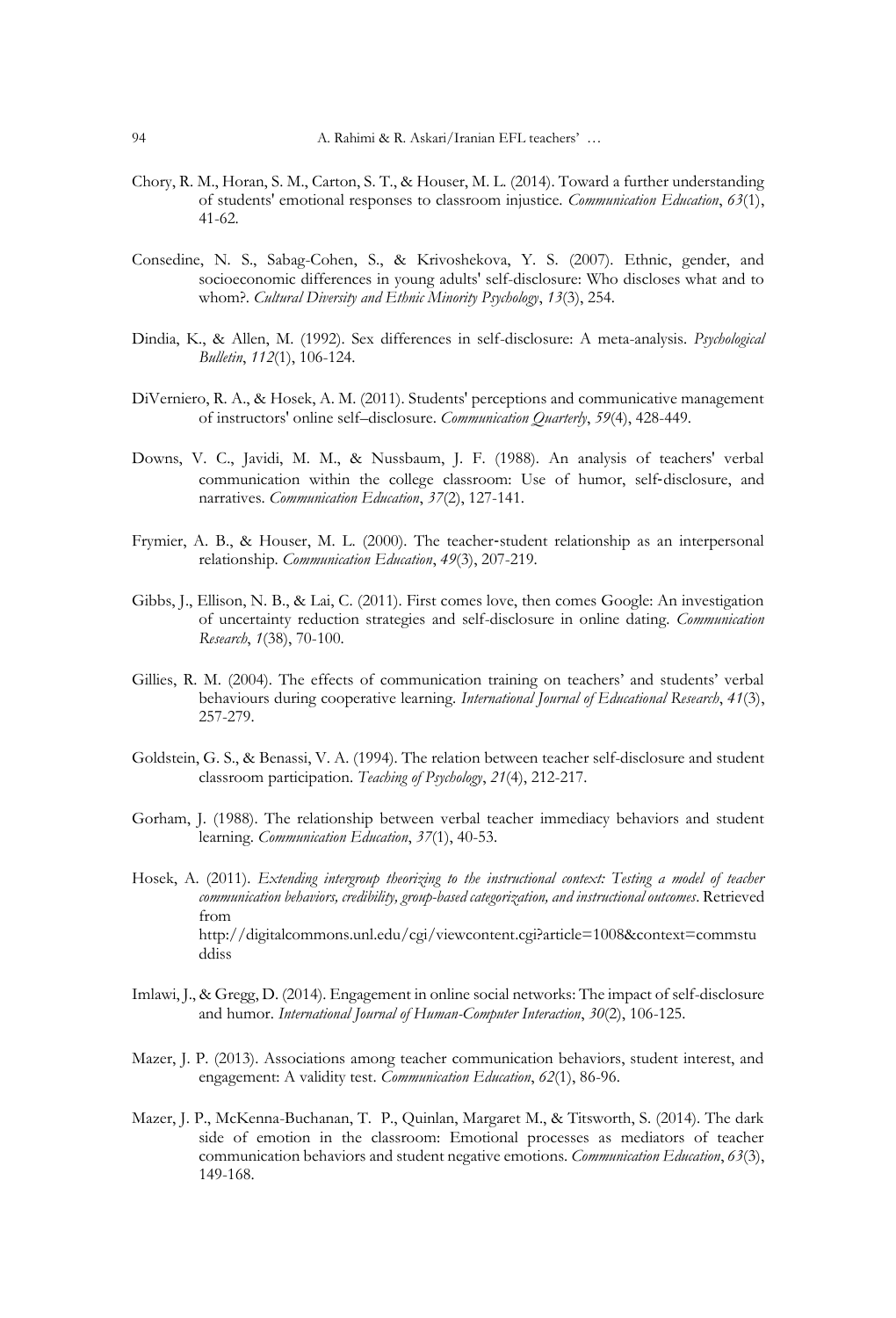- Mazer, J. P., Murphy, R. E., & Simonds, C. J. (2007). I'll see you on "Facebook": The effects of computer-mediated teacher self-disclosure on student motivation, affective learning, and classroom climate. *Communication Education*, *56*(1), 1-17.
- Mazer, J. P., Murphy, R. E., & Simonds, C. J. (2009). The effects of teacher self-disclosure via Facebook on teacher credibility. *Learning, Media and Technology*, *34*(2), 175-183.
- McBride, M. C., & Wahl, S. T. (2005). "To say or not to say:" Teachers' management of privacy boundaries in the classroom. *Texas Speech Communication Journal, 1*, 8-22.
- Nussbaum, J. F., Holladay, S. J., & Comadena, M. E. (1987). Classroom verbal behavior of highly effective teachers. *Journal of Thought*, *22*(4), 73-80.
- Petronio, S. (2002). *Boundaries of privacy: Dialectics of disclosure*. New York: State University of New York Press.
- Rahimi, A., & Askari Bigdeli, R. (2014a). Iranian EFL learners at loggerheads with perceived social support. *Iranian Journal of Research in English Language Teaching*, *1*(3), 31-38.
- Rahimi, A., & Askari Bigdeli, R. (2014b). The Dynamicity and flexibility of EFL teachers' role identities in language institutes. *ABAC Journal*, *34*(2), 46-55.
- Rahimi, A., & Askari Bigdeli, R. (2015). Why does critical literacy hit a snag in the Iranian EFL setting?. *Colombian Applied Linguistics Journal*, *17*(1), 53-63.
- Rahimi, M., & Karkami, F. H. (2015). The role of teachers' classroom discipline in their teaching effectiveness and students' language learning motivation and achievement: A path method. *Iranian Journal of Language Teaching Research*, *3*(1), 57-82.
- Rasmussen, B. M., & Mishna, F. (2008). A fine balance: Instructor self-disclosure in the classroom. *Journal of Teaching in Social Work*, *28*(1-2), 191-207.
- Sanders, A. J. (2014). *Exploring the construct of teacher self-disclosure and its connection to situational interest, intended effort, and the learning experience in a foreign language learning context* ( Unpublished doctoral dissertation). The University of Texas at Austin.
- She, H. C., & Fisher, D. (2002). Teacher communication behavior and its association with students' cognitive and attitudinal outcomes in science in Taiwan. *Journal of Research in Science Teaching*, *39*(1), 63-78.
- Sorensen, G. (1989). The relationships among teachers' self-disglosive statements, students' perceptions, and affective learning. *Communication Education*, *38*(3), 259-276.
- Sprecher, S., & Hendrick, S. S. (2004). Self-disclosure in intimate relationships: Associations with individual and relationship characteristics over time. *Journal of Social and Clinical Psychology*, *23*(6), 857-877.
- Swan, A. P. A. (2013). Putting the learner in the spotlight Future directions for English teachers. *Iranian Journal of Language Teaching Research*, *1*(3), 63-77.